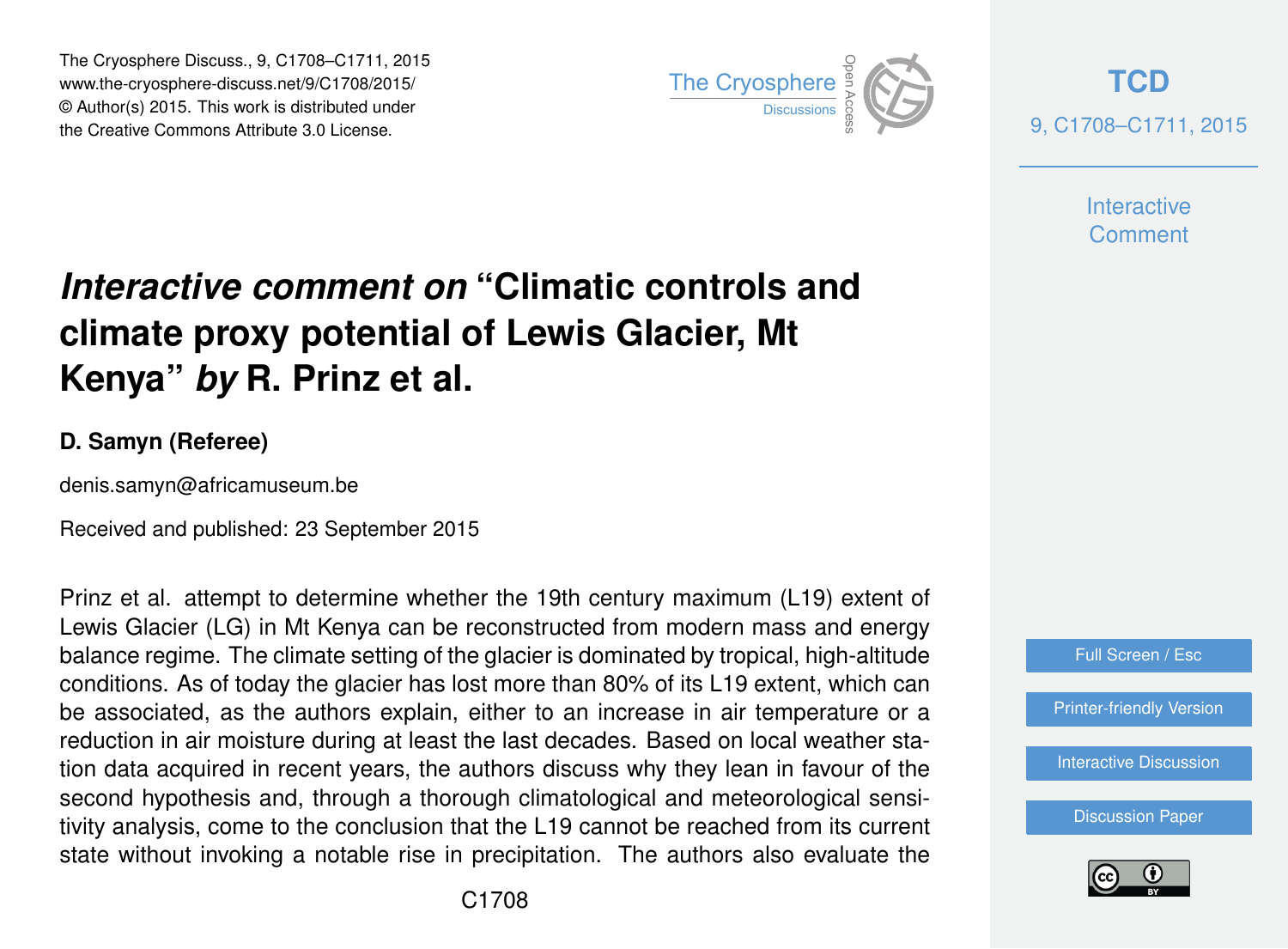potential for using the last decade/century glacier recession dynamics as a proxy for climate evolution. Their answer to this question is in the negative, since it appears that climate and ice cover settings during the last glacial maximum were distinctly too different from modern-day conditions to validate such an approach. Given the complexity of the issue, I believe that the authors do a great job of focusing and building on the important factors that can reasonably be explored from field-acquired weather data to provide a robust view of current glacier sensibility to climate change in tropical latitudes. I recommend publishing this paper with minor revisions as described below.

I have two general comments.

- First, the authors underpin at several instances that precipitation, albedo and cloud cover are key factors controlling mass and energy balance. They propose a suite of synthetic climate scenarios to illustrate the coupling of specific climatic variables and their dominance on mass balance variability. However this coupling pattern is not straightforward, especially in the case of a glacier having so much mass/surface in a short time period. I would find interesting for the community to be able to see, in addition to (or based on) these scenarios, e.g. graphs or schematics of the direct influence of factors like temperature, albedo or cloud cover on the corresponding mass balance budgets.

- Second, it is made clear from the authors' work, that (1) the glacier is not in equilibrium with modern-day climatic conditions, and (2) that modern-day conditions cannot be used to infer glacier retreat dynamics and climate evolution in the last centuries. However, given the apparent intercorrelation between temperature, moisture, cloud cover etc, I would find it interesting exploring which past time period covered by instrumental records or robust proxies, would provide the best constraining data set for retrieving L19 climate conditions. In other words, since, owing to glacier geometry and climate dissymmetry, the present cannot be used to reconstruct past climate at LG, is there a favourable past time window allowing so at all? Further calculations are not necessarily needed here; I think the reader might expect the authors to elaborate some

## **[TCD](http://www.the-cryosphere-discuss.net)** 9, C1708–C1711, 2015

**Interactive Comment** 

Full Screen / Esc

[Printer-friendly Version](http://www.the-cryosphere-discuss.net/9/C1708/2015/tcd-9-C1708-2015-print.pdf)

[Interactive Discussion](http://www.the-cryosphere-discuss.net/9/3887/2015/tcd-9-3887-2015-discussion.html)

[Discussion Paper](http://www.the-cryosphere-discuss.net/9/3887/2015/tcd-9-3887-2015.pdf)

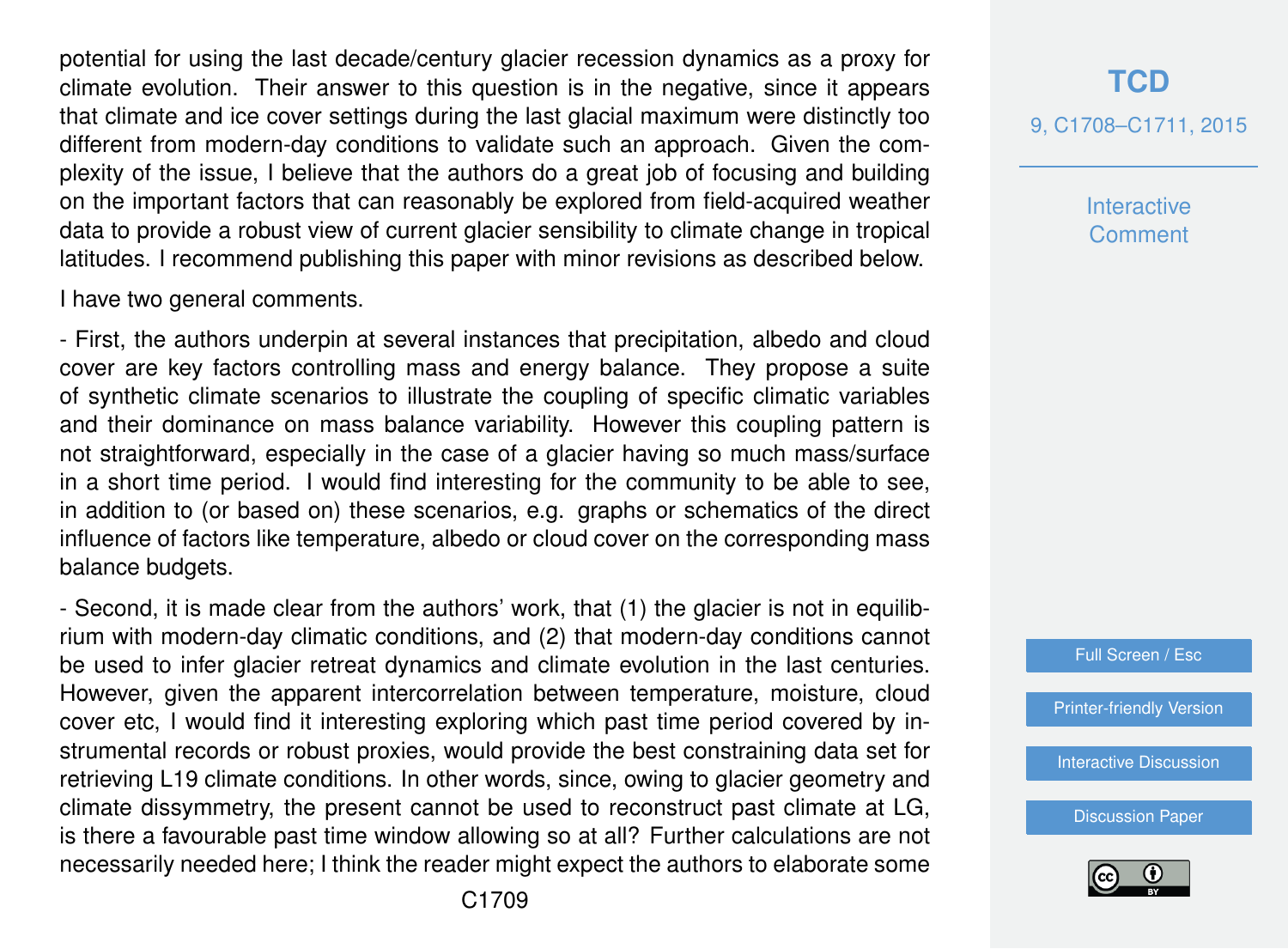more on this.

I also have some specific, technical comments.

P. 3889, Line 7: "filtered by glacier dynamics" -> did you mean "counterbalanced by glacier dynamics" or so?

P. 3889, Line 26: . . . revealed that glaciers on Kilimanjaro. . .

P. 3890, Line 9: ... both... are...

P. 3890, Line 28: ... additional (?) data is now available. . .

P. 3899, Line 24: . . . were sampled with replacement -> could you clarify this?

P. 3900, Line  $21: \ldots$  maximum... -> typo: remove the parenthesis.

P. 3900, Line 23: "fresh snow density of 315 kg.m-3" -> can this really be called "fresh snow"? How is this value obtained?

P. 3903, Line 1-2: "For the latter it is crucial that albedo is high. . . to compensate for increased SWI from clear sky conditions". Could you elaborate a bit more on this?

P. 3905, Line 18-20: "This supports the idea that a larger glacier can develop a deeper katabatic boundary layer. . . more difficult to entrain through advection. . . of warm air". Do the authors imply here that a reduction in temperature would lead to a less negative mass balance? My question deals with my first general comment above – no temperature range is provided here that would allow appreciating to which extent 'colder' temperatures can lead to reduced precipitation on LG.

Fig. 1: The caption and the map are lacking basic features, such as country of location or a sketch map. Perhaps also include basic weather indications (e.g. wind patterns).

Table 4: The interpretation of the different scenarios results is not really handy from this table. An additional sketch figure with prominent scenario characteristics and results would certainly help.

**[TCD](http://www.the-cryosphere-discuss.net)** 9, C1708–C1711, 2015

> Interactive **Comment**

Full Screen / Esc

[Printer-friendly Version](http://www.the-cryosphere-discuss.net/9/C1708/2015/tcd-9-C1708-2015-print.pdf)

[Interactive Discussion](http://www.the-cryosphere-discuss.net/9/3887/2015/tcd-9-3887-2015-discussion.html)

[Discussion Paper](http://www.the-cryosphere-discuss.net/9/3887/2015/tcd-9-3887-2015.pdf)